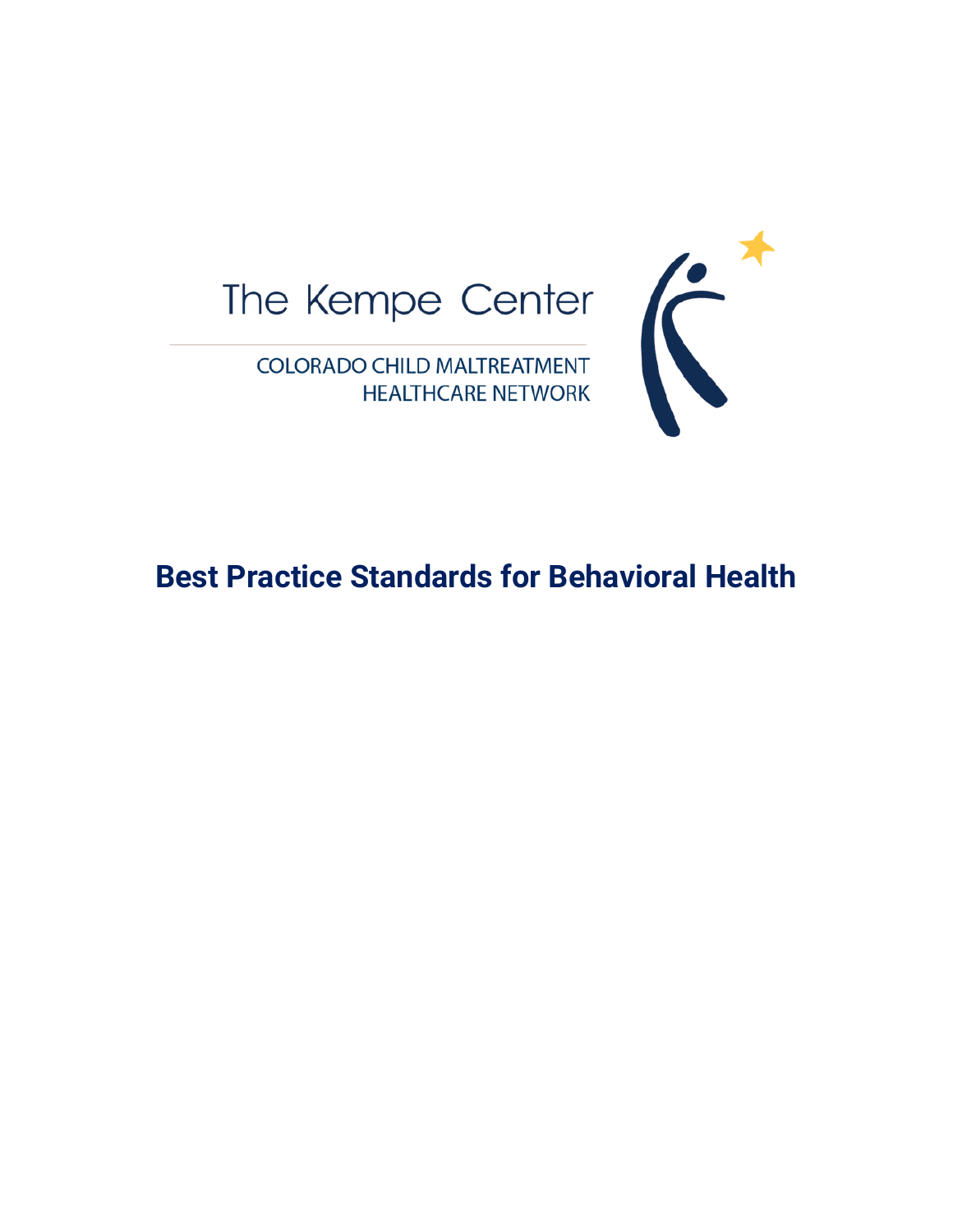## **Colorado Child Abuse Response and Evaluation Network**

**Best Practice Standards for Behavioral Health** 

## **PRACTICE GUIDELINES**

The Care Process Model (CPM) describes the foundational elements and practice guidelines, including: the importance of focusing on pediatric traumatic stress, a roadmap of care, definitions of the terms used within pediatric mental and behavioral health settings, example vignettes, detailed instructions on the each step of the model, information related to special populations of children, and resources for both children/families as well as providers. Pediatric Traumatic Stress Screening Tool will be used by providers to screen patients for trauma and then plan for management based on the patient's individual score.

If concerns about care are uncovered as a result of the CPM, immediate referrals to behavioral health services should be made. It is important for children to be connected to behavioral health care early as it provides more time to reverse some of the effects of early childhood trauma. Among maltreated children, pediatric providers have a distinct role in being a safe adult and are often relied upon to ensure both physical and behavioral health needs are evaluated and treated. Much of what can be observed in a pediatric visit may go unnoticed in the child's other social settings, thus the importance of incorporating behavioral health screeners to physical health measures.

## **THERAPUETIC MODALITY AND TREATMENT**

The CARE Network is committed to using the most evidenced trauma treatment modalities available, thus behavioral health providers are expected to be trained in at least one evidencebased treatment modality (e.g., Trauma-Focused Cognitive Behavioral Treatment, Dialectical Behavioral Therapy, for more see: [https://www.nctsn.org/treatments-and-practices/trauma](https://www.nctsn.org/treatments-and-practices/trauma-treatments/interventions)[treatments/interventions\)](https://www.nctsn.org/treatments-and-practices/trauma-treatments/interventions) and all treatment approaches are rooted in trauma-informed strategies (see SAMHSA's definition here: [https://store.samhsa.gov/product/SAMHSA-s-Concept-of-](https://store.samhsa.gov/product/SAMHSA-s-Concept-of-Trauma-and-Guidance-for-a-Trauma-Informed-Approach/SMA14-4884.html)[Trauma-and-Guidance-for-a-Trauma-Informed-Approach/SMA14-4884.html\)](https://store.samhsa.gov/product/SAMHSA-s-Concept-of-Trauma-and-Guidance-for-a-Trauma-Informed-Approach/SMA14-4884.html). Individuals providing psychotherapy must follow all rules and regulations set forth in Colorado's Mental Health Practice Act (for detailed information:

[https://dpo.colorado.gov/RegisteredPsychotherapy/Laws\)](https://dpo.colorado.gov/RegisteredPsychotherapy/Laws), thus must be a licensed behavioral health provider or registered as a psychotherapist through Colorado's Department of Regulatory Agencies (DORA) and in good standing.

While the exact course of behavioral health treatment for each child/family with suspected or confirmed child maltreatment or adversity is unique, best practice guidelines for behavioral health providers includes:

- Completing a psychosocial history for each child and family they are treating
- Assessing for anxiety, depression, and trauma symptomology through the use of empirically validated measures at minimum (\*note: designated providers within the